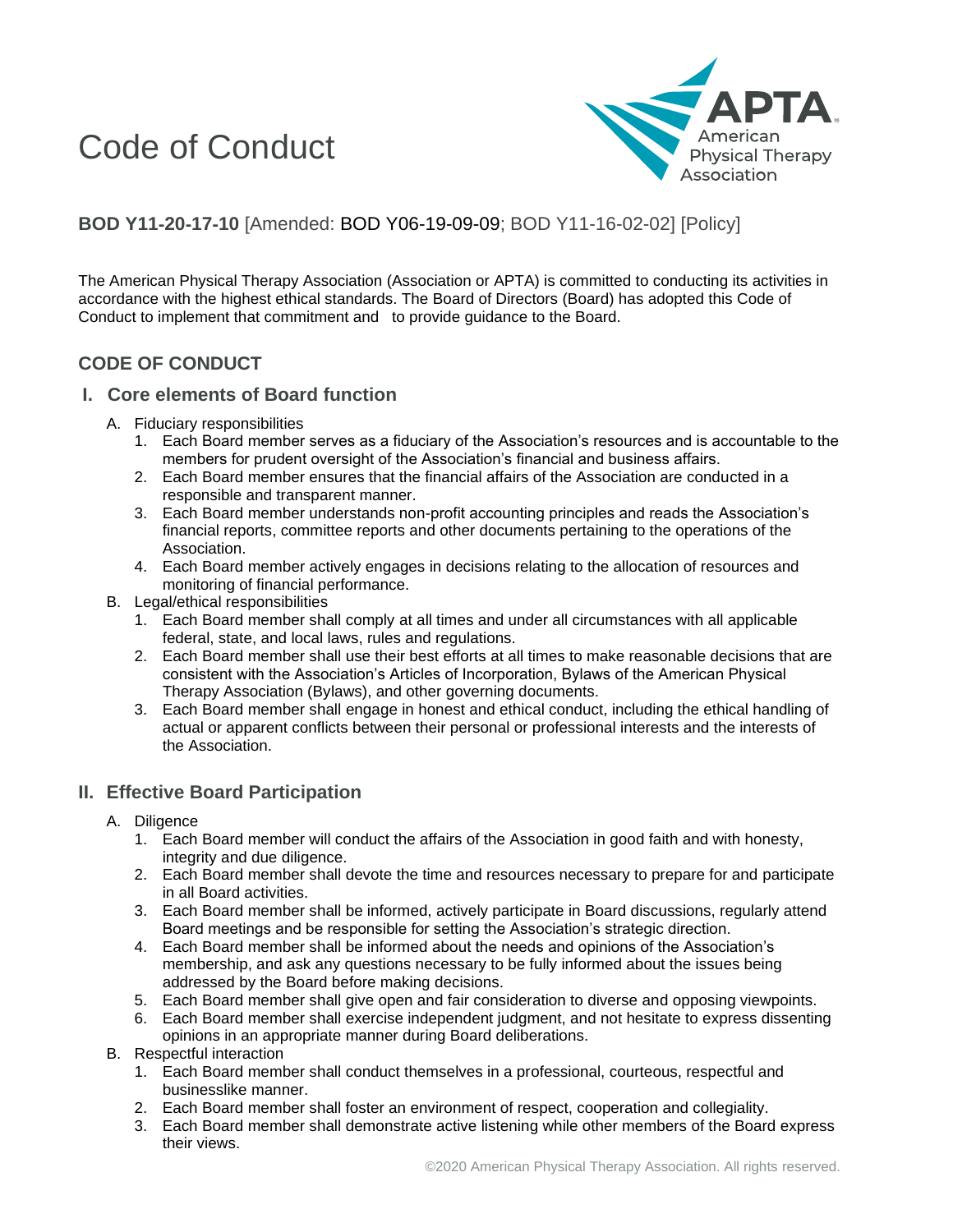

- 4. No Board member may undermine, sabotage or falsely impugn another Board member.
- 5. Each Board member shall treat APTA staff, members and related partners courteously and professionally.

#### **III. External Board functions**

- A. Confidentiality
	- 1. Each Board member shall maintain confidentiality of all legal, contractual, personnel, and similar confidential and non-public information entrusted to them or acquired during their service on the Board.
	- 2. Each Board member will keep Board deliberations confidential, and speak only about adopted Board policy and its rationale, options that were considered, and whether or not the vote was unanimous except as addressed herein in Principle III., A., 5).
	- 3. No Board member may discuss or disclose the votes of the Board or of individual Board members (including his/her own) unless the Board has made these votes public.
	- 4. No Board member may disclose anything about Board actions if the Board has determined to defer announcement of that action or to control the dissemination of that information.
	- 5. No Board member may disclose matters addressed in executive session to anyone not entitled to participate therein.
- B. Leadership/role model
	- 1. Each Board member sets the tone for Association members and volunteers by acting as a leader and serving as an example of dedication, dignity, enthusiasm, integrity and professional conduct.
	- 2. Each Board member is dedicated to representing the interests and ideals of the physical therapy profession.
- C. Scope of influence
	- 1. A Board member shall not act in an official capacity or speak publicly on behalf of the Association unless empowered to do so under the Bylaws, or as specifically empowered by the Board.
	- 2. Each Board member shall support and positively characterize the positions and decisions of the Board to ensure that the Board is speaking with one voice.
	- 3. Each Board member shall adhere to decisions legitimately taken in the transaction of the Association's business.
	- 4. No board member shall intrude on administrative issues that are the responsibility of management. Any concerns about staff member's performance or conduct should be addressed directly with the CEO and/or APTA President (President).
	- 5. A Board member shall not have a supervisory or direct reporting relationship with another Board member.
	- 6. A Board member shall not serve on the Board concurrently with an immediate family member, partner, or significant other in a committed relationship.
	- 7. A Board member shall not serve concurrently on a component board or as a chapter or section delegate.
	- 8. Board members shall cautiously consider the impact of participating in any activities with the components of which they are a member.
	- 9. A Board member acting in a role outside of their responsibilities shall not direct staff actions.

### **PROCEDURES**

- I. A copy of this policy shall be given to candidates for election to the Board**.**
- II. APTA shall distribute this policy to all Board members.
- III. Board members shall read the policy and submit the signed acknowledgement to APTA annually during the month of July. A Board member appointed under Standing Rule 14 (C) shall read the policy and submit the signed acknowledgement during the month following the appointment.
- IV. If a concern is raised about a situation, behavior, or relationship related to a Board member's compliance with the code of conduct, the following process shall be used: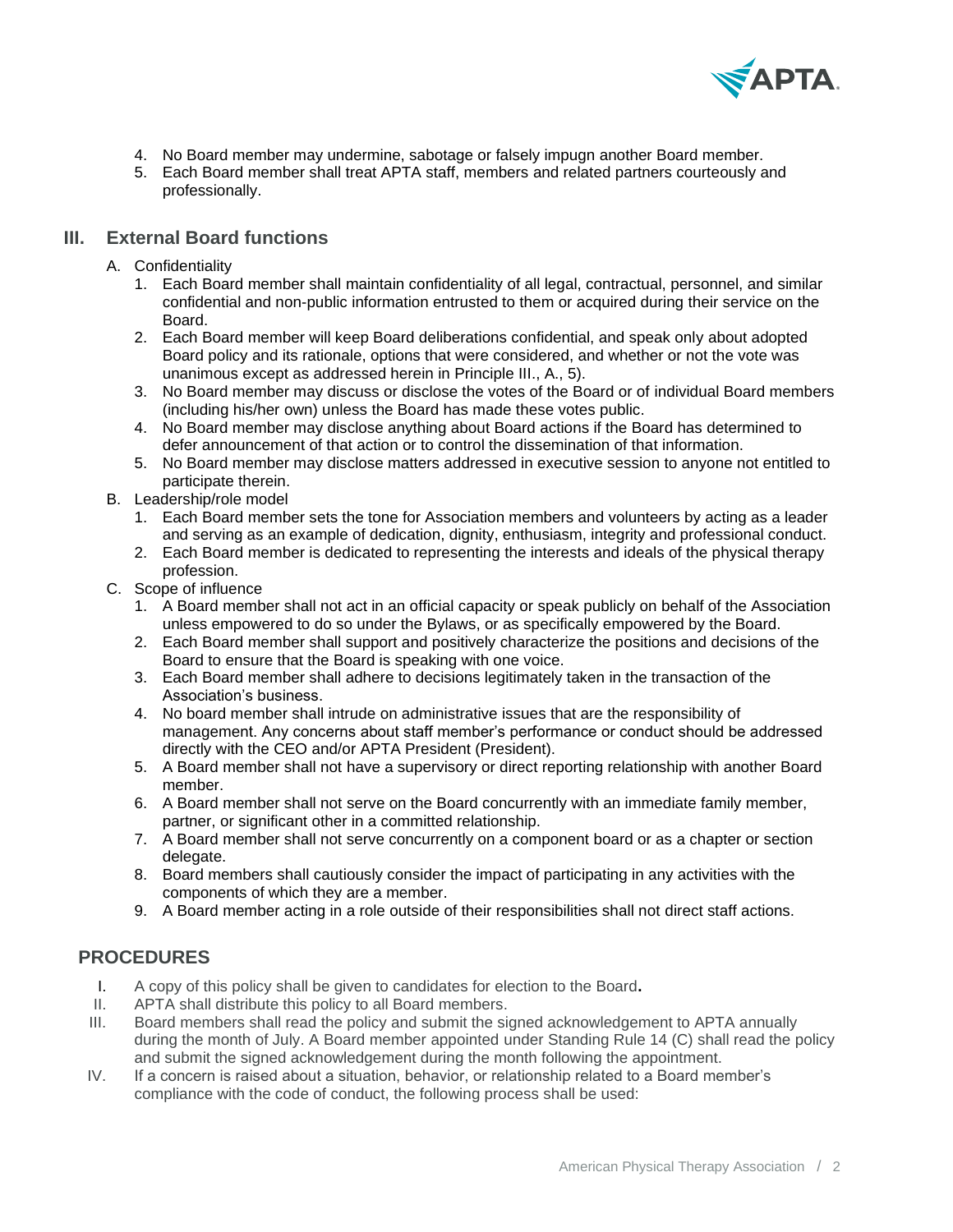

- A. Any Board member who is aware of concerns related to a Board member's conduct shall share these concerns with the Code of Conduct Board Work Group (CCWG) and the President. This may be self-reported or initiated by another Board member.
- B. Any APTA staff member who is aware of concerns related to a Board member's conduct shall share these concerns with the CEO. The CEO shall notify the President, who shall notify the CCWG.
- C. The President shall share any report received under IV. A., or IV. B., with the Board member who is the subject of the report.
- D. If a concern is raised regarding the President, the Vice President shall carry out the duties of the President as outlined in this policy.
- E. If a concern is raised regarding a member of the CCWG, that individual shall not participate in any related actions that take place on behalf the CCWG.
- F. The CCWG shall discuss and, if necessary, conduct an investigation to determine the merits of the concerns raised.
- G. The CCWG shall ensure confidentiality throughout the process and only involve others as required to understand the situation.
- H. Any Board member contacted by the CCWG shall cooperate fully with the CCWG.
- I. The CCWG shall report the issues, the interpretations of the policies, and recommendations to the President.
- J. The President shall inform the Board member(s) involved of the CCWG's recommendations and of the action(s) the President intends to take, which may or may not follow, in full or in part, the CCWG recommendations.
- K. If there is acceptance of the conclusions about the interpretation and application of policy, and no further action is needed by the Board member in question, the matter is considered closed. If there is an agreement that some remedial action is needed, and the Board member agrees to take such action, the matter shall be closed when such action is taken.
- L. The President shall notify the CCWG of the outcome.
- M. If the Board member involved does not accept the interpretation and application of policy and of the recommendations, the Executive Committee (EC) shall review the matter. If the Board member agrees with the EC conclusions, and agrees to any recommended action, the matter shall be closed when such action is taken. If a member of the EC is the individual about whom a concern has been raised, they shall recuse themselves from any subsequent deliberations of the EC.
- N. If there is no resolution after this stage, the EC shall refer the matter to the full Board for review.
- O. For Board members elected by the House, if the Board decides to recommend to the APTA House of Delegates that it remove the Board member in question, then the Board and the House of Delegates shall proceed in compliance with applicable Illinois law.
- P. For the public Board member, if the Board decides to remove the public member, the Board shall proceed in compliance with the applicable Illinois law.

#### **ACKNOWLEDGEMENT**

As an APTA Board member, I hereby acknowledge that I occupy a position of trust and that I am expected to act at all times in good faith and in the best interests of APTA. I will act in accordance with the expectations as outlined in the Board's Code of Conduct policy.

NAME: (print or type):

Signature: Date: Date: Date: Date: Date: Date: Date: Date: Date: Date: Date: Date: Date: Date: Date: Date: Date: Date: Date: Date: Date: Date: Date: Date: Date: Date: Date: Date: Date: Date: Date: Date: Date: Date: Date: D